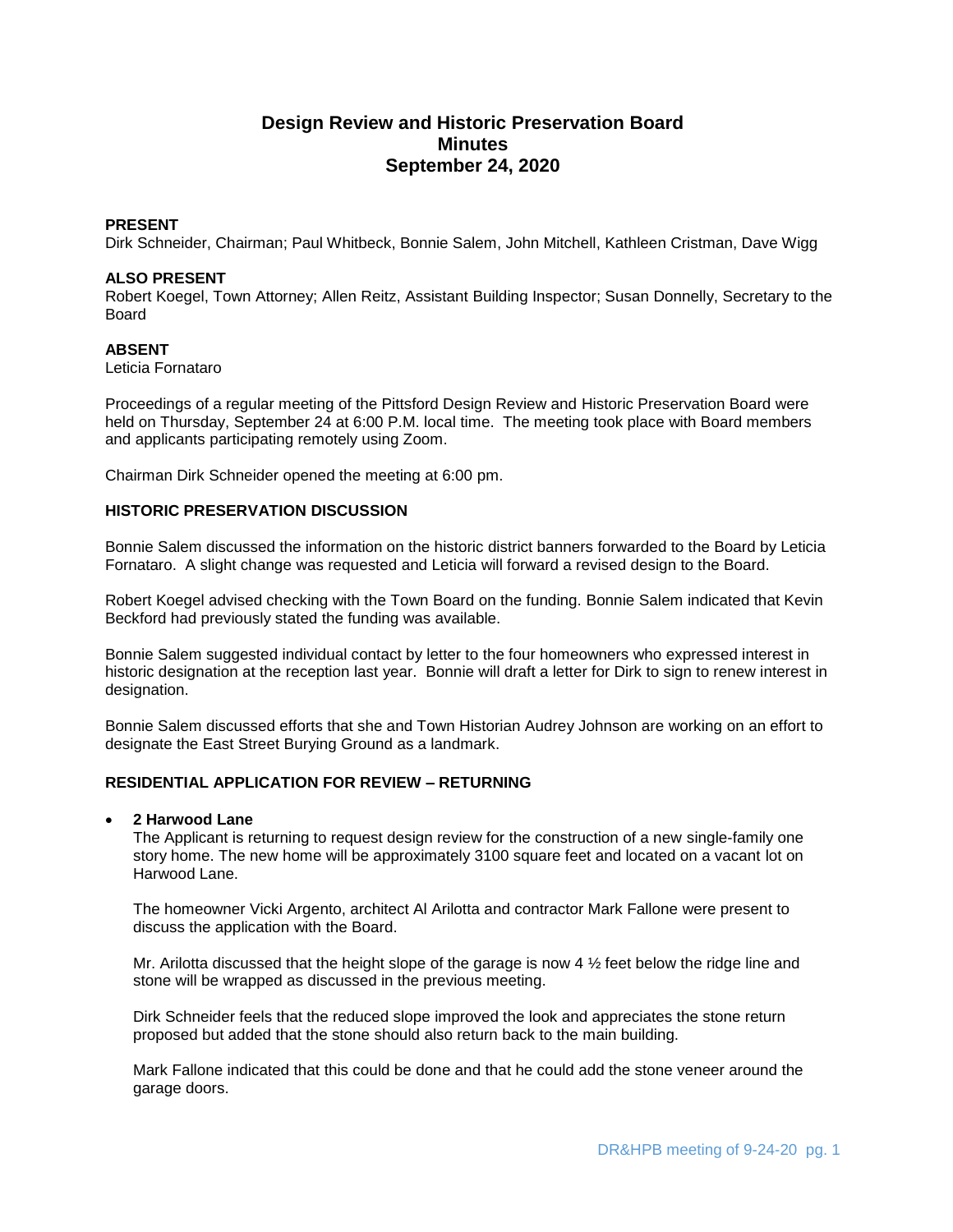David Wigg moved to approve the resubmitted plans with the condition that the stone veneer be returned to the east elevation and placed surrounding all garage doors. The pedestrian door will be moved slightly on the west elevation to accommodate the return.

John Mitchell seconded.

All Ayes.

#### **66 Ellingwood Drive**

The Applicant is returning to request design review for a garage addition and porch extension. The garage addition will be approximately 280 square feet and the porch extension will be approximately 100 square feet.

The homeowner Nunzio Salafia was present to discuss the application with the Board.

Dirk Schneider asked for some further clarification on the materials and dimensions.

The spindles on the porch will be wood. A stone veneer will be in front. The roofing will be feathered in to blend with the current roof. The Board suggested that the stone veneer be wrapped the full length around the south elevation.

Paul Whitbeck moved to approve the application as submitted with the condition of the addition of stone veneer to the south elevation.

Dave Wigg seconded.

All Ayes.

# **RESIDENTIAL APPLICATION FOR REVIEW**

## **3 Skytop Lane**

The Applicant is requesting design review for the living room and three-season room additions. Both additions will be to the rear of the home with the living room addition being approximately 484 square feet and the three-season room will be 120 square feet.

Chuck Smith of New Design Works and homeowner Edwin Jeffries were present.

Dirk Schneider disclosed that he has worked with Chuck Smith but has no financial interest in the project. Chuck Smith indicated he had no issue with Dirk voting on the application.

The Board asked questions about the roof materials. The roof will be metal but the same color as the roof on the existing home.

Chuck Smith confirmed that the mullion patterns on the windows would be the same as on the rest of the house. The two additions will have similar detailing to match the rest of the house.

Kathleen Cristman moved to accept the application as submitted.

John Mitchell seconded.

All Ayes.

## **35 Trowbridge Trail**

The Applicant is requesting design review for the addition of a three-season room. The room will be approximately 160 square feet and will be located to the rear of the home.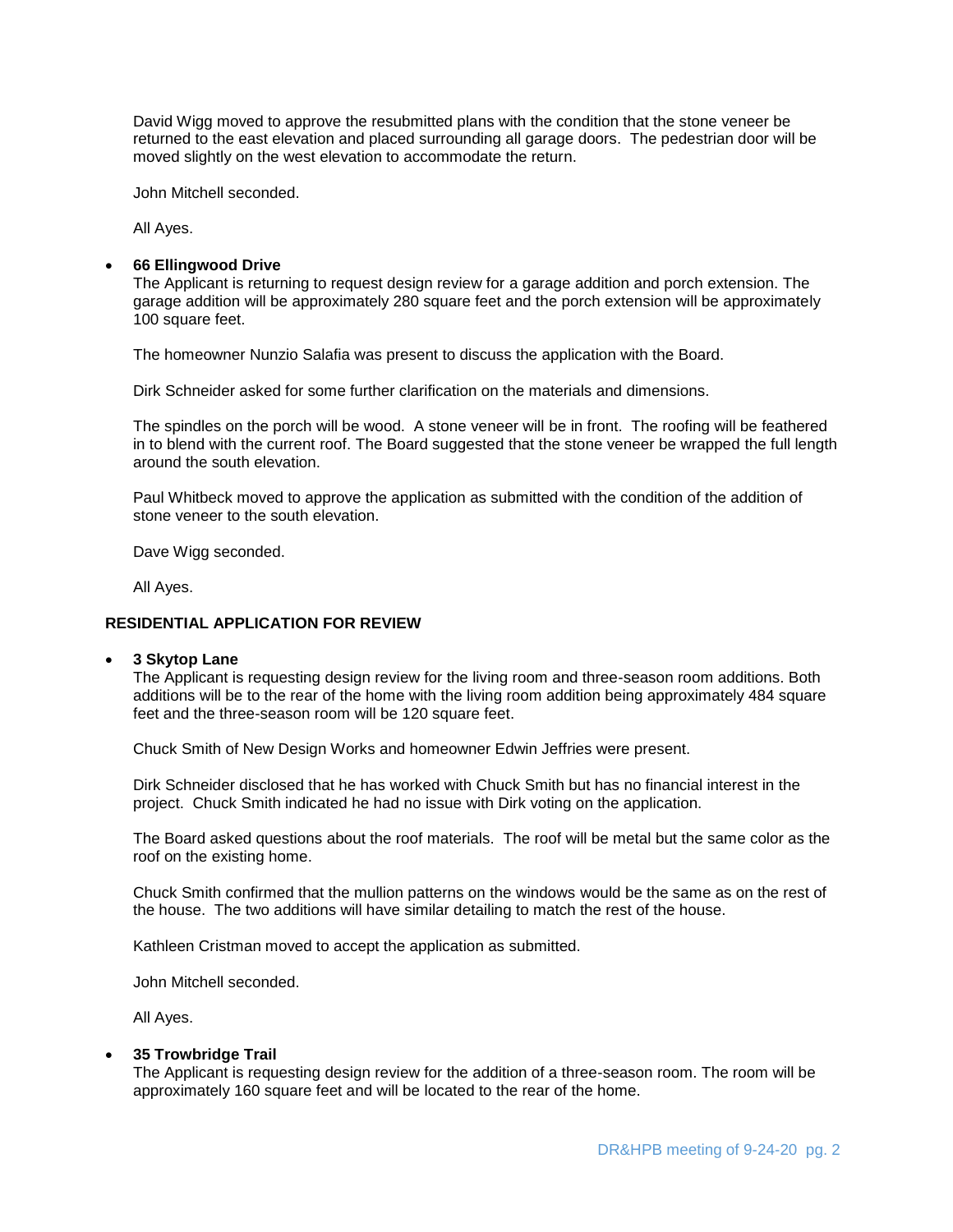The homeowners Jennifer and Matt Lake and contactor Anthony Trovato of Patio Enclosures were present.

The Board discussed the sunroom materials. Mr. Trovato confirmed that the sunroom would be all glass with an aluminum roof. All windows will be sliders. The sunroom is white to match the home.

Dirk Schneider moved to approve the application as submitted.

Paul Whitbeck seconded.

All Ayes.

#### **11 Random Woods**

The Applicant is requesting design review for the addition of a screened porch. The porch will be approximately 144 square feet and will be located to the rear of the property.

The homeowners Lloyd Theiss and Ron Weinstein and architect David Burrows were present to discuss the application with the Board.

Mr. Theiss indicated that the 12' x 12' three-season room will match the coloration of the current home.

Bonnie Salem moved to accept the application as submitted.

Kathleen Cristman seconded.

All Ayes.

#### **319 East Street**

The Applicant is requesting design review for the addition of a dormer. The dormer will be located on the northeast corner of the home and will match the existing dormer on the southeast corner.

The homeowner Byron Sass and contractor Jason Calder were present to discuss the application to the Board.

A second dormer is being added to the front elevation of the home and a master bathroom will be created. The dormer will be lined up with the window below. The existing dormer does not exactly line up with the window below.

The contractor confirmed that the shutters will be matching.

John Mitchell moved to accept the application as submitted with all materials to be matching.

Dirk Schneider seconded.

All Ayes.

## **RESIDENTIAL APPLICATION FOR REVIEW – NEW**

## **20 Lexton Way**

The Applicant is requesting design review for the construction of a one story single family home. The home will be approximately 2199 square feet and will be located in the Wilshire Hills Subdivision.

Jeff Brokaw of Morrell Builders was present to discuss the application with the Board.

Paul Whitbeck commented that he approves of the three garage doors.